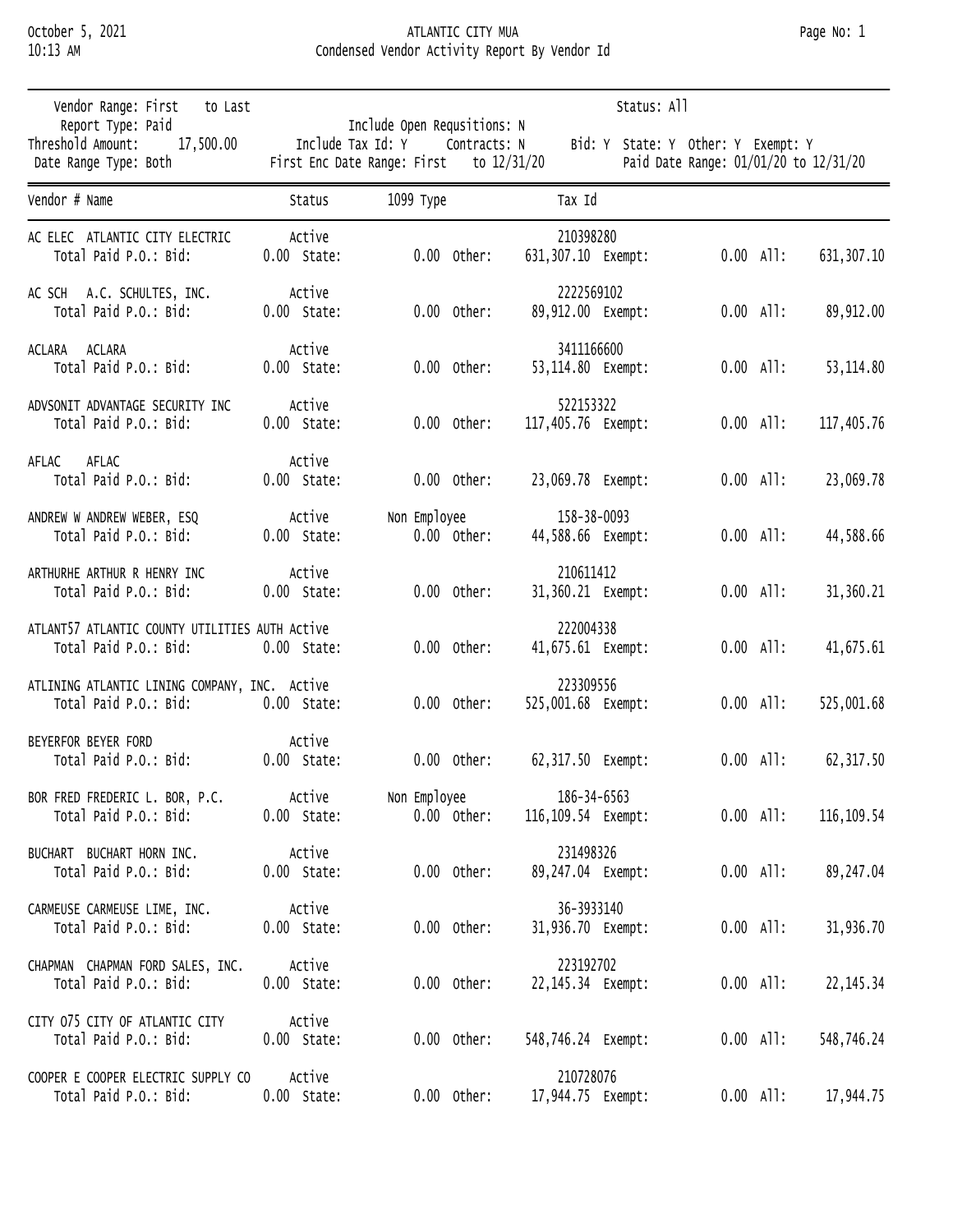## October 5, 2021 ATLANTIC CITY MUA Page No: 2 10:13 AM Condensed Vendor Activity Report By Vendor Id

| Vendor # Name                                                           | Status                  | 1099 Туре                     | Tax Id                             |             |                 |
|-------------------------------------------------------------------------|-------------------------|-------------------------------|------------------------------------|-------------|-----------------|
| CUSTOM33 CUSTOM ENVIRONMENTAL TECHNOLOG ACtive<br>Total Paid P.O.: Bid: | $0.00$ State:           | $0.00$ Other:                 | 232145950<br>28,710.00 Exempt:     | $0.00$ All: | 28,710.00       |
| DELTA DE DELTA DENTAL OF NJ<br>Total Paid P.O.: Bid:                    | Active<br>0.00 State:   | $0.00$ Other:                 | 221896118<br>118,304.81 Exempt:    | $0.00$ All: | 118,304.81      |
| DSC CONS DSC CONSTRUCTION INC<br>Total Paid P.O.: Bid:                  | Active<br>$0.00$ State: | $0.00$ Other:                 | 22-3417932<br>1,133,853.22 Exempt: | $0.00$ All: | 1, 133, 853. 22 |
| EDMUND66 EDMUNDS & ASSOCIATES, INC.<br>Total Paid P.O.: Bid:            | Active<br>$0.00$ State: | $0.00$ Other:                 | 222403081<br>22,042.00 Exempt:     | $0.00$ All: | 22,042.00       |
| GABELINC GABEL ASSOCIATES INC<br>Total Paid P.O.: Bid:                  | Active<br>$0.00$ State: | $0.00$ Other:                 | 22-3405400<br>35,000.00 Exempt:    | $0.00$ All: | 35,000.00       |
| GARDENLA GARDEN STATE LABORATORIES INC Active<br>Total Paid P.O.: Bid:  | $0.00$ State:           | $0.00$ Other:                 | 221915921<br>34,510.00 Exempt:     | $0.00$ All: | 34,510.00       |
| GARRISON GARRISON ENTERPRISE INC<br>Total Paid P.O.: Bid:               | Active<br>$0.00$ State: | $0.00$ Other:                 | 221730183<br>43,682.85 Exempt:     | $0.00$ All: | 43,682.85       |
| GRAINGER GRAINGER INDUSTRIAL SUPPLY<br>Total Paid P.O.: Bid:            | Active<br>$0.00$ State: | $0.00$ Other:                 | 361150280<br>21,169.08 Exempt:     | $0.00$ All: | 21,169.08       |
| HACH CO HACH CO<br>Total Paid P.O.: Bid:                                | Active<br>$0.00$ State: | $0.00$ Other:                 | 42-0704420<br>26,835.84 Exempt:    | $0.00$ All: | 26,835.84       |
| J C MILL GENUINE AUTO PARTS<br>Total Paid P.O.: Bid:                    | Active<br>$0.00$ State: | $0.00$ Other:                 | 010787158<br>19,529.74 Exempt:     | $0.00$ All: | 19,529.74       |
| JOHNSO33 JOHNSON & TOWERS, INC.<br>Total Paid P.O.: Bid:                | Active<br>$0.00$ State: | $0.00$ Other:                 | 230737350<br>80,906.34 Exempt:     | $0.00$ All: | 80,906.34       |
| KRS SERVICES, INC.<br>KRS<br>Total Paid P.O.: Bid: 0.00 State:          | Active                  | $0.00$ Other:                 | 030-448-671<br>60,635.72 Exempt:   | $0.00$ All: | 60,635.72       |
| LAFAYETT LAFAYETTE UTIL. CONST. CO<br>Total Paid P.O.: Bid:             | Active<br>$0.00$ State: | $0.00$ Other:                 | 221828238<br>100,501.24 Exempt:    | $0.00$ All: | 100,501.24      |
| MARLEE MARLEE CONTRACTORS, LLC<br>Total Paid P.O.: Bid:                 | Active<br>$0.00$ State: | Non Employee<br>$0.00$ Other: | 22-3558998<br>21,800.49 Exempt:    | $0.00$ All: | 21,800.49       |
| MERCADIE MERCADIEN P.C.<br>Total Paid P.O.: Bid:                        | Active<br>$0.00$ State: | $0.00$ Other:                 | 22-3271712<br>44,500.00 Exempt:    | $0.00$ All: | 44,500.00       |
| MGOLOFF MICHAEL A. GOLOFF<br>Total Paid P.O.: Bid:                      | Active<br>$0.00$ State: | Non Employee<br>$0.00$ Other: | 22-3335339<br>18,018.75 Exempt:    | $0.00$ All: | 18,018.75       |
| MIRACLE MIRACLE CHEMICAL COMPANY<br>Total Paid P.O.: Bid:               | Active<br>$0.00$ State: | $0.00$ Other:                 | 222418153<br>67,140.00 Exempt:     | $0.00$ All: | 67,140.00       |
| NATION80 CORE&MAIN<br>Total Paid P.O.: Bid:                             | Active<br>$0.00$ State: | $0.00$ Other:                 | 030550887<br>39,776.80 Exempt:     | $0.00$ All: | 39,776.80       |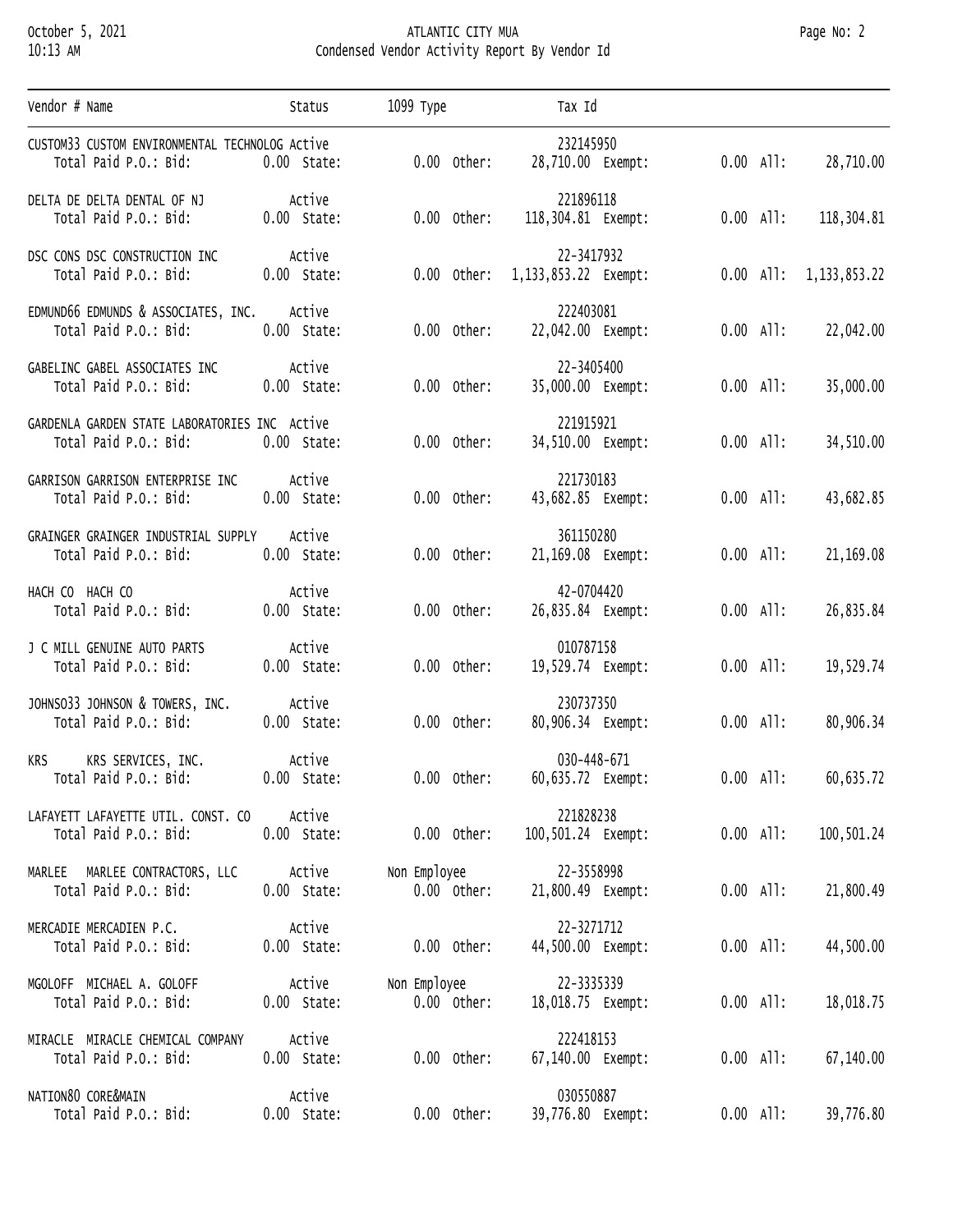## October 5, 2021 ATLANTIC CITY MUA Page No: 3 10:13 AM Condensed Vendor Activity Report By Vendor Id

| Vendor # Name                                                           | Status                  | 1099 Туре                     | Tax Id                           |             |                          |
|-------------------------------------------------------------------------|-------------------------|-------------------------------|----------------------------------|-------------|--------------------------|
| NJ VISIO NJ VISION SERVICE PLAN<br>Total Paid P.O.: Bid:                | Active<br>$0.00$ State: | $0.00$ Other:                 | 061227840<br>25,104.02 Exempt:   |             | $0.00$ All: 25,104.02    |
| NJMINSUR NJ MANUFACTURERS INS CO<br>Total Paid P.O.: Bid:               | Active<br>$0.00$ State: | $0.00$ Other:                 | 21-0524225<br>158,800.00 Exempt: | $0.00$ All: | 158,800.00               |
| NORRISCO NORRIS SALES COMPANY<br>Total Paid P.O.: Bid:                  | Active<br>$0.00$ State: | $0.00$ Other:                 | 23-3026673<br>44,949.73 Exempt:  | $0.00$ All: | 44,949.73                |
| PAULUS PAULUS, SOKOLOWSKI& SATOR, LLC Active<br>Total Paid P.O.: Bid:   | 0.00 State:             | Non Employee<br>$0.00$ Other: | 90-0590653<br>76,620.90 Exempt:  | $0.00$ All: | 76,620.90                |
| PEACHCOU PEACH COUNTRY TRACTOR, INC Active<br>Total Paid P.O.: Bid:     | $0.00$ State:           | $0.00$ Other:                 | 22-2777686<br>36,034.08 Exempt:  | $0.00$ All: | 36,034.08                |
| PEDRONI PEDRONI FUEL CO<br>Total Paid P.O.: Bid: 0.00 State:            | Active                  | $0.00$ Other:                 | 21-0667408<br>24,987.89 Exempt:  | $0.00$ All: | 24,987.89                |
| PYRZ WAT PYRZ WATER SUPPLY CO., INC. Active<br>Total Paid P.O.: Bid:    | $0.00$ State:           | $0.00$ Other:                 | 232129164<br>24,125.70 Exempt:   | $0.00$ All: | 24, 125.70               |
| SHANNON SHANNON CHEMICAL CORPORATION Active<br>Total Paid P.O.: Bid:    | $0.00$ State:           | $0.00$ Other:                 | 23-1856793<br>19,769.75 Exempt:  | $0.00$ All: | 19,769.75                |
| SIRACUSA SIRACUSA-KAUFMANN INS. AGENCY Active<br>Total Paid P.O.: Bid:  | $0.00$ State:           | $0.00$ Other:                 | 223768392<br>296,825.23 Exempt:  | $0.00$ All: | 296,825.23               |
| STATE 10 STATE OF NEW JERSEY - PWT Active<br>Total Paid P.O.: Bid:      | 0.00 State:             | $0.00$ Other:                 | 23,363.16 Exempt:                | $0.00$ All: | 23,363.16                |
| STATE OF STATE OF NJ HEALTH BENEFITS PR ACtive<br>Total Paid P.O.: Bid: | 0.00 State:             | $0.00$ Other:                 |                                  |             | $0.00$ All: 1,868,907.33 |
| TAX CO32 TAX COLLECTOR-P'VILLE<br>Total Paid P.O.: Bid: 0.00 State:     | Active                  | $0.00$ Other:                 | 104,666.35 Exempt:               | $0.00$ All: | 104,666.35               |
| TAX CO48 TAX COLLECTOR-EGG HBR TOWNSHIP ACtive<br>Total Paid P.O.: Bid: | $0.00$ State:           | $0.00$ Other:                 | 36,800.34 Exempt:                | $0.00$ All: | 36,800.34                |
| THE BANK THE BANK OF NEW YORK MELLON ACTIVE<br>Total Paid P.O.: Bid:    | $0.00$ State:           | $0.00$ Other:                 | 13-5160382<br>20,985.00 Exempt:  | $0.00$ All: | 20,985.00                |
| THE VARI THE VARIABLE ANNUITY LIFE INS ACtive<br>Total Paid P.O.: Bid:  | $0.00$ State:           | $0.00$ Other:                 | 36,060.00 Exempt:                | $0.00$ All: | 36,060.00                |
| TREASU42 TREASURER-STATE OF NJ<br>Total Paid P.O.: Bid:                 | Active<br>$0.00$ State: | $0.00$ Other:                 | 216900028<br>30,573.40 Exempt:   | $0.00$ All: | 30,573.40                |
| TRICO EQ GROFF TRACTOR NEW JERSEY LLC Active<br>Total Paid P.O.: Bid:   | $0.00$ State:           | Non Employee<br>$0.00$ Other: | 47-3900486<br>19,390.76 Exempt:  | $0.00$ All: | 19,390.76                |
| TRICOUNT TRI COUNTY SECURITY<br>Total Paid P.O.: Bid:                   | Active<br>$0.00$ State: | $0.00$ Other:                 | 41,825.90 Exempt:                | $0.00$ All: | 41,825.90                |